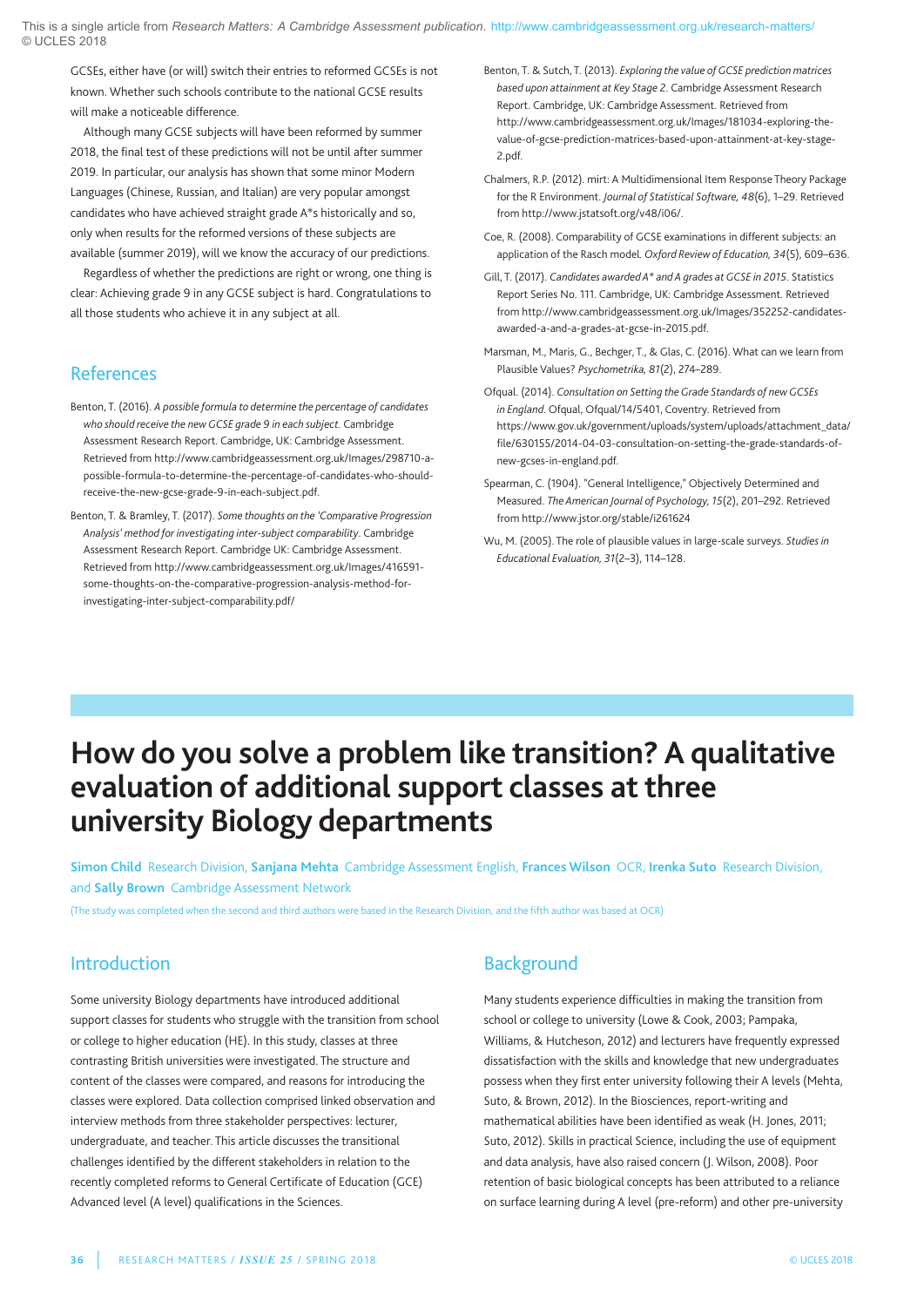courses (H. Jones et al., 2015). It has been argued that elements of the assessment model of the pre-reform A levels, such as the modular approach and the assessment of practical Science, contributed to the issues identified (H. Jones, 2011). This prompted a period of qualifications reform that began in 2012, with new Science A levels being introduced for first teaching from September 2015.

Further transitional challenges relate to changes in culture, novel subject content (Conley, 2010) and unfamiliar pedagogical approaches. For example, difficulties can result from reduced contact time (McDonald & Robinson, 2014) and an increased focus on independent learning (Zimmerman, 2008). linked to this, changes in assessment practice, including reduced formative feedback, can be problematic (Beaumont, O'Doherty, & Shannon, 2011; Race, 2009). There may be a long-term impact on students' learning approaches, engagement, and subsequent degree success (B.D. Jones, 2009; McDonald & Robinson, 2014).

As a potential remedy for the issues identified with students' transitions to university prior to the introduction of reformed a levels, some universities introduced additional support classes for first-year undergraduates. There were two main approaches: (i) 'bolt-on' study skills courses, offered as stand-alone modules (Wingate, 2006); and (ii) 'built-in' integrated modules which embed the development of transferable skills with knowledge building within a subject area (Mehta et al., 2012). In recent years there have been examples of pre-university courses offered by university departments that have aimed to ease the subsequent transition for students (H. Jones, Gaskell, prendergast & Bavage, 2017). Suto (2012) reported that almost 60 per cent of Biology lecturers claimed their institutions offered additional support classes. Most classes focused on writing, numeracy, independent learning, and other interdisciplinary skills. However, some also covered subject-specific content knowledge, and content in related subjects such as Chemistry. McDonald and Robinson (2014) found that additional support benefits first-year undergraduates in Biology, improving both engagement and examination results.

To date, additional support classes have been analysed primarily within individual institutions (Jansen & Suhre, 2010; Knox, 2005; laing, Robinson, & Johnston, 2005). as universities vary considerably in size, student and lecturer characteristics, and course structure, these evaluations may lack generalisability. Furthermore, classes supporting new Biology undergraduates have typically been evaluated via retention statistics (e.g., McDonald & Robinson, 2014) or student questionnaires. a key limitation of such approaches is their failure to capture the perspectives of other stakeholders. Arguably, a broader and more holistic approach is needed.

In this article, 'built-in' additional support classes at three British universities with contrasting affiliations and student intakes were investigated. linked observation and interview methods were used to obtain multiple-stakeholder perspectives. That is, in addition to undergraduates, lecturers responsible for class delivery, and teachers with an in-depth understanding of pre-reform A level Biology (the main pre-university curriculum at the time of data collection) and its underpinning pedagogy, were invited to evaluate the classes. Unusually, the A level teachers visited the universities in person, observing the additional support classes and discussing them subsequently with the lecturers who delivered them. As the teachers could draw upon their specialist knowledge in these discussions,

qualitative data with high integrity could be generated, comprising wellinformed perspectives on the classes.

analysis across universities offered the potential to triangulate transitional issues and common approaches underpinning the three courses. Four research questions were addressed:

- 1. How are the classes structured?
- 2. What is taught?
- 3. Why were the classes introduced?
- 4. How effective are the classes?

The research was conducted in the context of reforms to A level Biology (The Office of Qualifications and Examinations Regulation [Ofqual], 2015). Engaging the HE community in the redevelopment of a level qualifications was regarded as an imperative of the reform agenda, as demonstrated by the publication of the Smith Report (Smith, 2013) commissioned by Ofqual, and the founding of the a-level Content Advisory Board (ALCAB). The Smith Report (2013) and ALCAB consulted with the HE community so that it could "… play a more active, substantial and ongoing role in A levels" (Smith, 2013, p.3). The findings we describe in this article were intended to inform those with responsibility for ensuring that future pre-university curricula would better meet the requirements of HE, thereby reducing the need for additional support classes in the future.

#### **Materials and methods**

Three Biology lecturers, each at different universities offering additional support classes (see Table 1), and three A level teachers, each from different schools, took part. all were recruited from a database of previous research participants who had stated a willingness to participate again. They were selected to cover a diversity of institutions, engendering breadth in the data generated. Each lecturer recruited two second-year undergraduates who had taken a level Biology prior to university and who had experienced the entire support provided by their respective courses during their first undergraduate year. Subsequently, each undergraduate's individual consent was obtained by the researchers. all participants' characteristics are shown in Table 2.

#### **Table 1: University affiliations and Biology undergraduate course details**

|                                                       | University A                                                                                                               | University B                                                                                             | University C                                                                                                          |
|-------------------------------------------------------|----------------------------------------------------------------------------------------------------------------------------|----------------------------------------------------------------------------------------------------------|-----------------------------------------------------------------------------------------------------------------------|
| <b>Affiliation</b>                                    | Russell Group                                                                                                              | Former 1994 Group                                                                                        | No affiliation                                                                                                        |
| <b>Typical A level</b><br>grade entry<br>requirements | AAB                                                                                                                        | AAR                                                                                                      | <b>BBB</b>                                                                                                            |
| Undergraduate<br>courses offered                      | <b>Biomedical Sciences:</b><br>Biology; Biochemical,<br>Molecular & Macro<br>Biology; Sports &<br><b>Exercise Sciences</b> | <b>Biological Sciences;</b><br>Biochemistry;<br>Biomedicine; Ecology;<br>Molecular Biology<br>& Genetics | <b>Biomedical Science:</b><br><b>Biological Sciences;</b><br>Ecology;<br>Pharmaceutical &<br><b>Chemical Sciences</b> |

Data was collected over three weeks. at each university, four types of data were obtained. Firstly, the lecturer was interviewed. Secondly, a paired interview was conducted with the two undergraduates. all interviews were semi-structured in the same way and were designed to elicit structural and content information, as well as views on the additional support classes and the transition between school and university.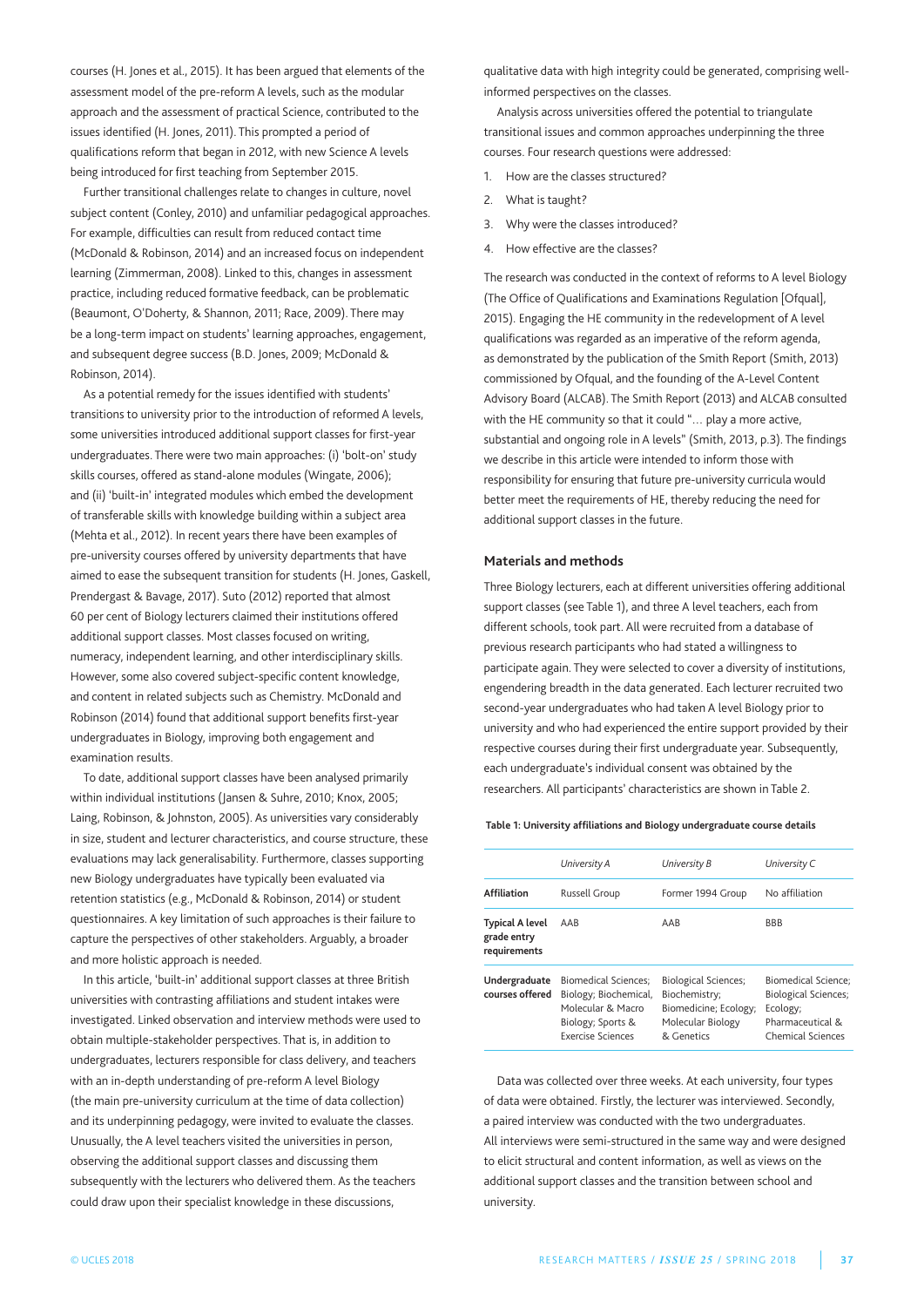#### **Table 2: Study participants**

|                               | University A                                                                          | University B                              | University C                                                                               |
|-------------------------------|---------------------------------------------------------------------------------------|-------------------------------------------|--------------------------------------------------------------------------------------------|
| <b>LECTURERS</b>              |                                                                                       |                                           |                                                                                            |
| Title                         | Lecturer of<br>Human<br>Physiology                                                    | Senior Lecturer<br>of Biology             | Principal Lecturer &<br>Deputy Head of<br>School                                           |
| No. of years'<br>experience   | 10                                                                                    | 13                                        | 17                                                                                         |
| Teaching<br>responsibilities  | Teaches first-,<br>second-, and<br>third-year<br>undergraduates                       | Teaches first-year<br>undergraduates      | Teaches first-,<br>second-, and<br>third-year<br>undergraduates                            |
| UNDERGRADUATE 1               |                                                                                       |                                           |                                                                                            |
| Degree course                 | Biological<br>Sciences                                                                | Biology                                   | Biomedical<br>Sciences                                                                     |
| Length of course<br>(years)   | 3                                                                                     | 4                                         | 3                                                                                          |
| Subjects taken<br>at A level  | Biology,<br>Mathematics,<br>Sociology, and<br>Physical<br>Education (AS) <sup>a</sup> | Biology,<br>Chemistry, and<br>Mathematics | Biology, Chemistry,<br>Mathematics, and<br>Psychology (AS) <sup>a</sup>                    |
| Year of A level<br>completion | 2011                                                                                  | 2011                                      | 2010                                                                                       |
| <b>UNDERGRADUATE 2</b>        |                                                                                       |                                           |                                                                                            |
| Degree course                 | Biological<br>Sciences                                                                | <b>Biology BSc</b><br>(Honours)           | N/A (Only one<br>student was<br>interviewed at<br>University C due<br>to the withdrawal of |
| Length of course<br>(years)   | 3                                                                                     | 3                                         |                                                                                            |
| Subjects taken at             | Biology, Chemistry,                                                                   | Biology,                                  | the second student<br>at late notice)                                                      |

*completion*

**A LEVEL TEACHER**

| School type                 | State<br>comprehensive | Independent | State<br>comprehensive |
|-----------------------------|------------------------|-------------|------------------------|
| No. of years'<br>experience | $20+$                  | 12          |                        |

a. Advanced Subsidiary level.

Questions on the latter focussed on:

*A level* Mathematics, and geography,

Studies (AS)<sup>a</sup> ————————————————————————————— *Year of A level* 2011 2011

Drama & Theatre and law

- the usefulness of the knowledge and skills learned at A level Biology for university study;
- **●** the effectiveness of skills developed in additional support classes; and
- **•** future changes to A level Biology.

Thirdly, the A level teacher observed an additional support class. To structure observations and aid note-taking, a form was provided. This prompted the teacher on: (a) positive or negative aspects of the class, and (b) similarities and differences to a level, in terms of (i) content, (ii) use of facilities and resources, and (iii) teaching technique.

The form provided space for further reflective comments on: content, the depth of knowledge exhibited by students, pedagogy, the transition to university, and changes in personal perceptions of A levels as a result of the observations. additionally, each teacher received the teaching materials provided to students across the entire course of additional support classes, to enable a more complete view of its aims and content.

Fourthly, a researcher-facilitated discussion took place between the lecturer and the A level teacher. The researcher used pre-prepared prompts to stimulate the transfer of views and opinions. The prompts related to class aims, communication between schools and universities, and other potential improvements to the transition process.

#### **Data analysis**

audio recordings of the interviews and facilitated discussions were transcribed. Following a preliminary reading of the transcripts, an initial framework was formulated. This enabled the data to be segmented, and then coded by source and theme, using MaXQDa (software for qualitative and mixed methods data analysis, VERBI, 2013). In an iterative process involving two researchers, content addressing each research question was identified and coded further using a refined framework of more nuanced codes. The coding was conducted by two researchers separately and was compared subsequently to confirm reliability. Using a linked framework containing some overlapping codes, comments from the a level teachers' observation forms were coded by hand. All data relating to each research question was then collated, and analysed qualitatively, to make comparisons and discern shared and conflicting perspectives.

## Results

#### **Class structure and content**

addressing the first two research questions, Table 3 provides an overview of how the courses were structured and what was taught.

Despite their contrasting student cohorts, similarities across the universities were found. at all three, classes took place regularly throughout the academic year, and were presented by a range of teaching staff. Coverage of particular topics was timed strategically to coincide with and therefore facilitate students' study and assignments in related areas. In all three observed classes, presenters made links with parts of the traditional undergraduate curriculum, thereby supporting the development of genuinely transferable skills. There was also considerable overlap in content. Courses at all three universities covered report-writing and data presentation, and two out of the three focused on each of: independent learning, literature searches, and data analysis and interpretation. This indicates shared concerns about the transferable skills of new undergraduates, including those with high A level grades. There were also differences in content among the courses. Classes at University A had a greater focus on assessment in the wider undergraduate course and how to get the best from it. University B included content on employability and employment options after graduation. University C had a greater focus on practical skills and scientific method. a description of the observed classes follows.

#### *University A*

The class covered scientific report-writing. The 45-minute formal element comprised 3 short presentations. Firstly, a librarian presented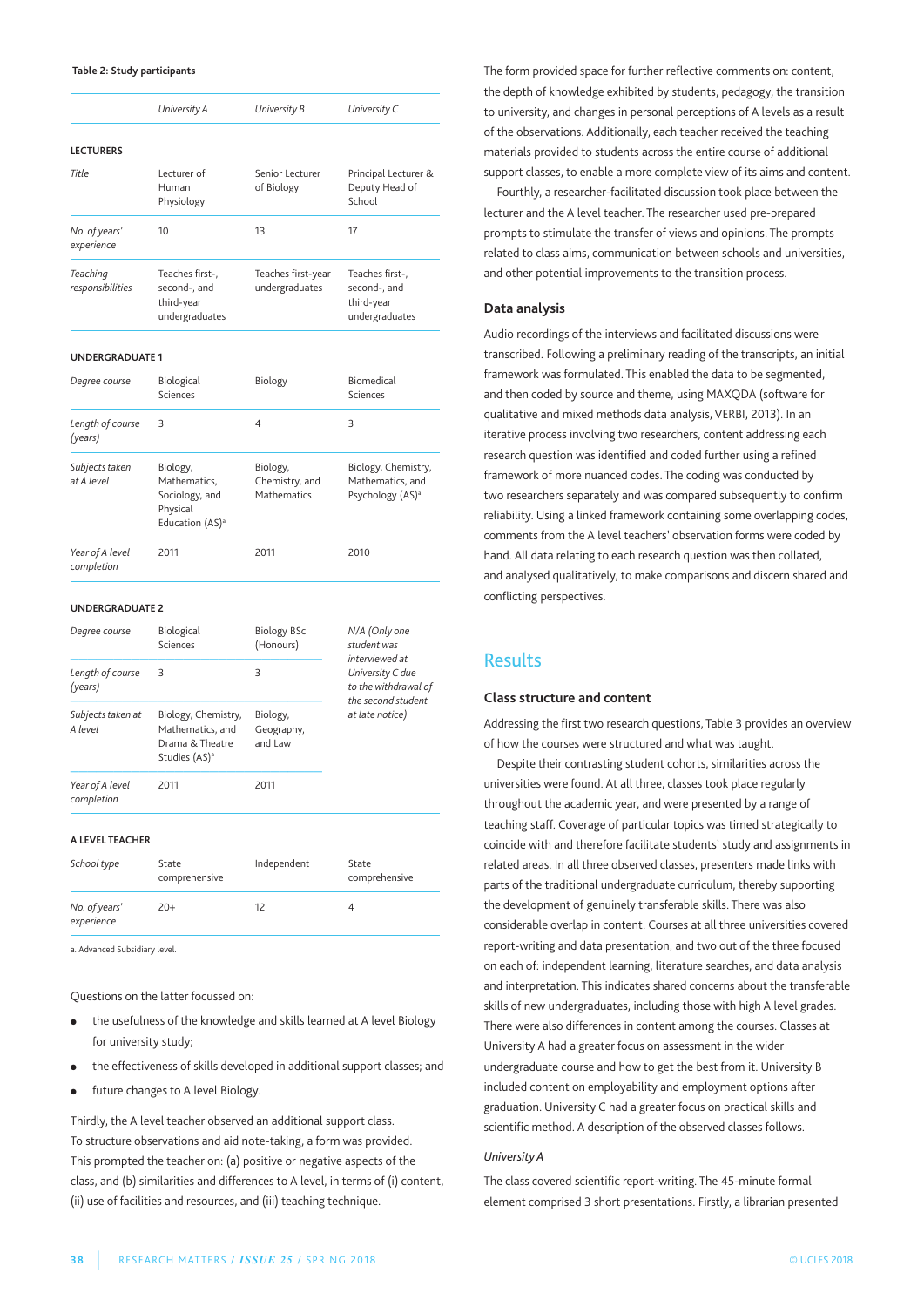#### **Table 3: Structure and content of additional support courses**

|                                       |                                                                        | University A                                                                                                                                                                                                           | University B                                                                                                                                                 | University C                                                                                                                                                                                                                                                                               |
|---------------------------------------|------------------------------------------------------------------------|------------------------------------------------------------------------------------------------------------------------------------------------------------------------------------------------------------------------|--------------------------------------------------------------------------------------------------------------------------------------------------------------|--------------------------------------------------------------------------------------------------------------------------------------------------------------------------------------------------------------------------------------------------------------------------------------------|
| Year of introduction                  |                                                                        | 2009                                                                                                                                                                                                                   | 2000                                                                                                                                                         | 2004                                                                                                                                                                                                                                                                                       |
| Format                                |                                                                        | Fortnightly sessions - 45-minute formal<br>presentation then small group discussions<br>with peer support mentors. Portfolio of<br>internet resources and 'top tips' for each<br>topic compiled by the course director | Weekly alternating 1-hour lectures<br>and seminars                                                                                                           | Weekly alternating lectures and<br>laboratory work, lasting 2-3 hours                                                                                                                                                                                                                      |
| Duration (years)                      |                                                                        | $\mathbf{1}$                                                                                                                                                                                                           | 1                                                                                                                                                            | 1                                                                                                                                                                                                                                                                                          |
| Attendance                            |                                                                        | Optional                                                                                                                                                                                                               | Compulsory                                                                                                                                                   | Compulsory                                                                                                                                                                                                                                                                                 |
| Assessment                            |                                                                        | No assessment                                                                                                                                                                                                          | One coursework essay; a poster<br>presentation; synoptic exam which<br>includes an essay on 1 of 10 options                                                  | Examination (50%) on the principles<br>of laboratory techniques. Coursework (50%)<br>comprised learning exercises with<br>self-assessments of study skills, scientific<br>communication and laboratory skills.<br>Students also completed practical<br>assessment and report-writing tasks |
| No. of students in the observed class |                                                                        | 64                                                                                                                                                                                                                     | 100                                                                                                                                                          | 150                                                                                                                                                                                                                                                                                        |
| Class teachers                        |                                                                        | Individual topics delivered by members<br>of the department and the wider university.<br>Four second-year undergraduate students<br>employed as peer support mentors                                                   | Individual topics delivered by different<br>lecturers from the department. Additional<br>contributions from non-academic staff<br>from across the university | Individual topics delivered by different<br>lecturers from the department                                                                                                                                                                                                                  |
| Content                               | Independent learning,<br>including self-monitoring<br>and goal-setting | Yes                                                                                                                                                                                                                    |                                                                                                                                                              | Yes                                                                                                                                                                                                                                                                                        |
|                                       | Teamwork                                                               | $\overline{\phantom{0}}$                                                                                                                                                                                               | Yes                                                                                                                                                          |                                                                                                                                                                                                                                                                                            |
|                                       | Literature searches                                                    | $\overline{\phantom{0}}$                                                                                                                                                                                               | Yes                                                                                                                                                          | Yes                                                                                                                                                                                                                                                                                        |
|                                       | Laboratory skills                                                      | $\overline{\phantom{0}}$                                                                                                                                                                                               |                                                                                                                                                              | Yes                                                                                                                                                                                                                                                                                        |
|                                       | Scientific method and<br>measurement                                   |                                                                                                                                                                                                                        |                                                                                                                                                              | Yes                                                                                                                                                                                                                                                                                        |
|                                       | Data analysis and<br>interpretation                                    |                                                                                                                                                                                                                        | Yes                                                                                                                                                          | Yes                                                                                                                                                                                                                                                                                        |
|                                       | Data presentation                                                      | Yes                                                                                                                                                                                                                    | Yes                                                                                                                                                          | Yes                                                                                                                                                                                                                                                                                        |
|                                       | Report-writing,<br>including structuring<br>arguments                  | Yes                                                                                                                                                                                                                    | Yes                                                                                                                                                          | Yes                                                                                                                                                                                                                                                                                        |
|                                       | Referencing skills                                                     | Yes                                                                                                                                                                                                                    |                                                                                                                                                              |                                                                                                                                                                                                                                                                                            |
|                                       | Presentation skills                                                    | $\overline{\phantom{0}}$                                                                                                                                                                                               | Yes                                                                                                                                                          |                                                                                                                                                                                                                                                                                            |
|                                       | Understanding<br>marking and<br>assessment criteria                    | Yes                                                                                                                                                                                                                    |                                                                                                                                                              |                                                                                                                                                                                                                                                                                            |
|                                       | Using feedback                                                         | Yes                                                                                                                                                                                                                    |                                                                                                                                                              |                                                                                                                                                                                                                                                                                            |
|                                       | Employability and<br>employment options                                |                                                                                                                                                                                                                        | Yes                                                                                                                                                          |                                                                                                                                                                                                                                                                                            |

information on referencing styles and systems. The topic was introduced with a short quiz to engage students. The librarian then explained the importance of correct referencing, differences between references and citations, and referencing software. Secondly, a lecturer presented the topic of scientific report-writing, explaining the need for different sections (e.g., introduction, materials and methods). Students were shown examples of well- and poorly-drawn figures, and the formality of the language needed in reports was emphasised. a third lecturer

explained the qualitative criteria used to assess practical reports. The criteria corresponded to different grade bands, with a description of the standards expected at each band in relation to different sections of the report.

#### *University B*

The class was delivered primarily as a lecture, and covered data analysis and presentation. Experimental data was used to describe frequency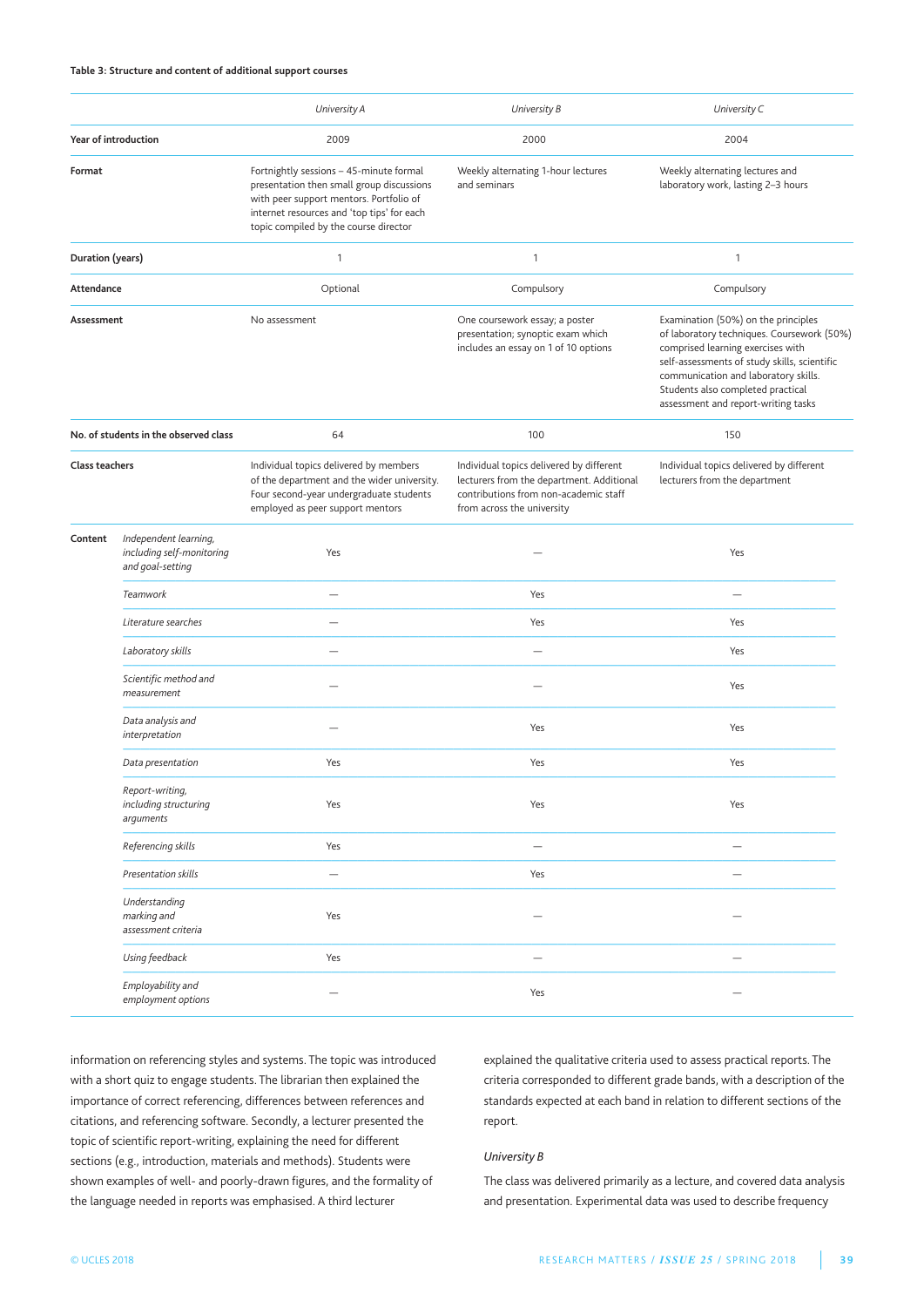histograms. Mean values were calculated, and the interpretation of frequency histograms was then explained. Further explanation of error bars, standard deviation, standard error and confidence intervals was also provided. The lecturer also explained when to use different types of graphs and encouraged students to look at graphs in published papers. Towards the end, the students were asked to complete a task about labelling graphs and writing legends.

#### *University C*

The class comprised two parts. The first part focussed on safe laboratory practices and writing laboratory reports. A quiz was used to explore scientific attitudes and the behaviours and discipline needed for laboratory work. The students reviewed laboratory photographs and discussed their observations concerning fire hazards, contamination, obstructions, and radiation. a presentation on laboratory reports included points on writing long and short reports with an explanation of the standard structure used. The lecturer also covered the presentation of graphs and tables. Students were shown examples of well- and poorly-constructed graphs, and graphs from published scientific papers. The style of language used in reports was explained.

In the second part, feedback was given on a scientific calculations exercise that all students were expected to have completed in advance. The lecturer adopted a guided problem-solving teaching technique, solving equations on the board and encouraging questions from students related to intermediate steps. The lecturer linked these calculations to students' practical work.

#### **Reasons for introducing the classes**

When interviewed, the lecturers were asked why their departments had introduced additional support classes. all three offered reasons which related ultimately to improving report-writing, practical skills, and mathematical or statistical skills, which are known contributors to transitional problems (H. Jones, 2011; Suto, 2012; J. Wilson, 2008). additionally, and in line with needs identified by Beaumont, O'Doherty, & Shannon (2011), the classes at University B had been introduced to reorient students towards unfamiliar types of assessment. Where made during other stages of data collection, comments on these themes from the students and A level teachers concurred with those of the lecturers.

#### *Report-writing, practical and statisticalskills*

According to the lecturer from University B, the classes were introduced to understand new undergraduates' levels of preparedness in Mathematics and other key areas, in order to plan further learning. The classes were also intended to highlight to students the importance of certain skills by teaching them in a biological context. all three lecturers indicated that a challenge for classes was to contextualise students' understanding of Mathematics and Statistics in relation to Biology in a manner that students "don't realise often that they are doing Maths". One lecturer believed that Statistics at A level was taught "in a very dry format" and, as a result, students fail to make links between Statistics and Biology.

The lecturer from University C explained that classes were introduced in response to perceived weaknesses of new undergraduates in the practical elements of data collection and analysis, including health and safety in the laboratory, the use of specific equipment such as centrifuges, and statistical analysis. This explanation was supported by the focus of the observed class at University C on practical work, and by the interviewed student at University C, who commented:

*I had never seen them [gills and pipettes] in my life. But, as soon aswe came here, it's like aweekly thing now. You are constantlyworkingwith gills and pipettes. It's just simple things like that… You do a lab, at least once aweek, sometimestwo to three… If you had a bit of a better foundation [at A level], youwould be more confidentwhen you are in the laboratory… And like laboratory books… you have to maintain your laboratory book and keep it up-to-date… All the basic skillsthat you could have easily picked up at Biology A level just by having a book...* We didn't have that. (Undergraduate, University C)

Similarly, a student at University B attributed difficulties in scientific design, practical work and report-writing, to inexperience at A level:

*[At A level] youwould never plan an experiment, or do an experiment andwrite it up, so youwouldn't gain thewriting skills. You get to university and they say,"write a scientific report", and you have never written one before in your life.* (Undergraduate 1, University B)

Concurring, another student commented that they had "missed out on constructing an argument and writing scientifically" in a level Biology. The lecturer at University A also linked under-preparedness in reportwriting to her perception of the main pre-university curricula:

*… Some of these students, if they do Science A levels, haven'twritten a full sentence since GCSEs1 . In fact, one student told me today he managed to do GCSEswithoutwriting many sentences! Those [skills] are so fundamental andwhat they don't understand isthat biologists are judged by howthey communicate through theirwriting… There is a real lack of understanding ofwhat it isto study Biology.* (Lecturer, University A)

This perception was corroborated by an A level teacher, who observed the class on scientific report-writing and referencing skills at University a. In her reflective comments, she stated that this content was not covered at A level Biology as there is no requirement for report-writing. Subsequently, they explained to the lecturer that although the presentation of graphs and bar charts, and data analysis, are covered at a level Biology, this is only in a piecemeal way:

*Under the present A level specification only very few skills are covered… and these tend to be a 'bitty' and not in the context of a complete investigation …*

(A level teacher during discussion with Lecturer, University A)

The A level teacher who observed the class on data analysis and presentation at University B indicated that A level students are taught graph drawing, including the plotting of error bars and the calculation of standard deviation, but were not taught how to write detailed legends, which formed an important part of the class she observed. She also suggested that A level Biology students were not given sufficient practice in evaluating results. Moreover, the a level teacher who observed the class on scientific calculations at University C thought the calculations were more difficult compared to those in a level Biology, because they required prior knowledge of moles and molarity.

#### *Differencesin assessment approaches*

The lecturer at University A explained that the additional support classes had originally been designed to support new undergraduates with BTEC

<sup>1.</sup> general Certificate of Secondary Education, usually taken at age 16.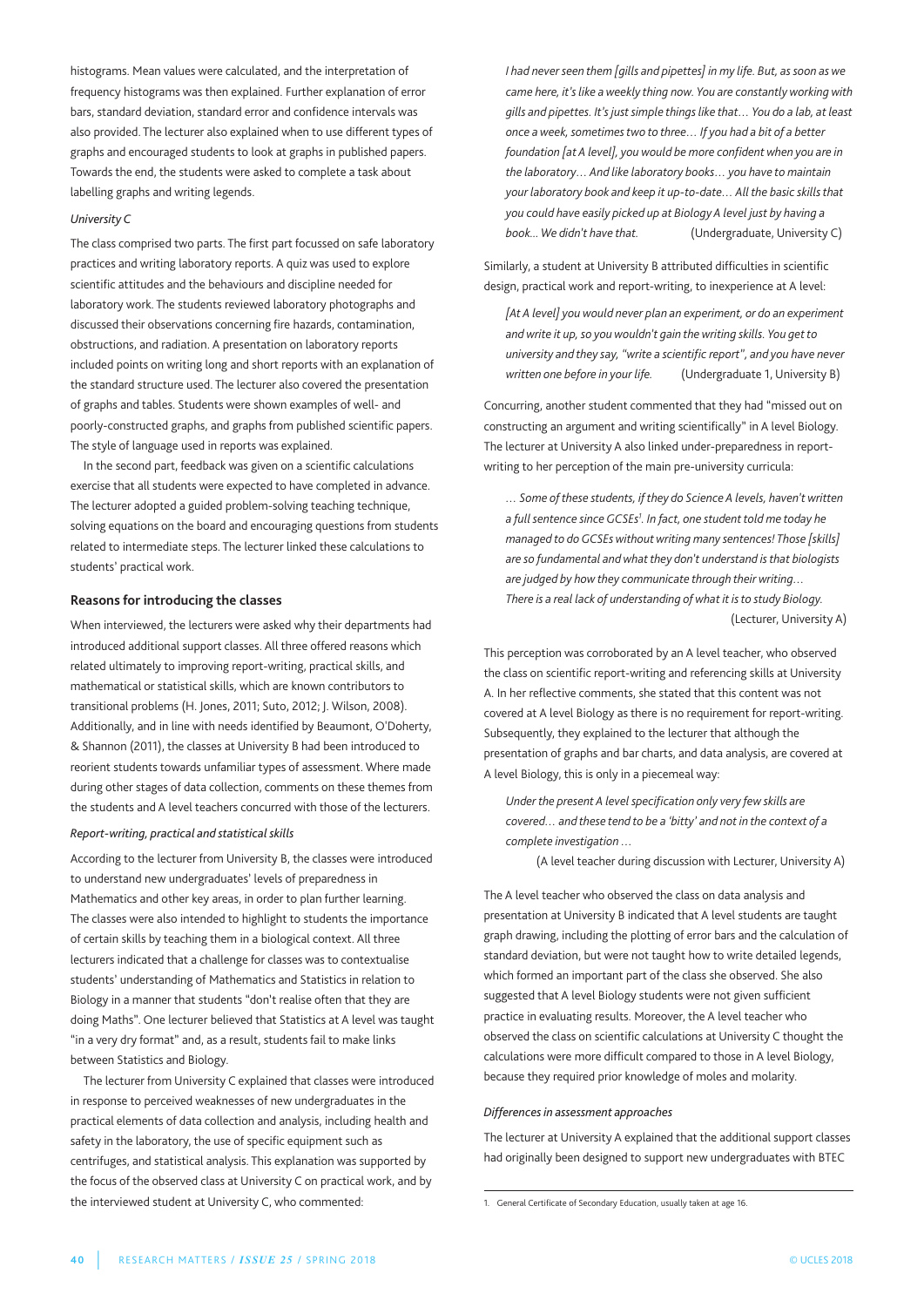qualifications, as part of an opening access agenda. It was felt that the assessments experienced by these students differed substantially from university assessments, and the classes were needed to reorient students. level 3 Technical qualifications (such as BTECs and Cambridge Technicals) were perceived to differ in terms of their assessment model because they were criterion-referenced (based on meeting of specified learning outcomes) and internally assessed (Wolf, 2011) 2 . level 3 Technical qualifications also contain a variety of optional units. This can mean that students arrive at university with a range of assessment 'routes' through this qualification type. after a pilot year, however, the initiative was opened up to all undergraduates in the department on a non-compulsory basis and had steadily increased in popularity.

The A level teachers and the undergraduates also perceived important differences in assessment styles between a level and undergraduate courses, and in their washback on learning. according to the teachers, their students tended to be driven completely by exam preparation and were unable to appreciate that learning at A level links to the next stage. Concurring with H. Jones et al. (2015), the undergraduates indicated that this resulted in surface learning at A level. For example:

*[At university] it just becomes more obviousthat you have to go away and do your own reading, and you have to figure out howto learn, whereas before, you could get awaywith just reading through and, like, just 'blagging' it.* (Undergraduate 2, University A)

#### **Class efficacy**

Within the broad theme of class efficacy, the interview and observation data supported three main strands of evaluation. That is, the participants reviewed the classes in terms of: (i) the pedagogical approaches used; (ii) the transferable skills developed; and (iii) the overlap and gaps with a level curricula.

#### *Pedagogy*

all three teachers indicated that teaching approaches used in the classes differed markedly from those at A level. The observed classes generally comprised formal presentations with limited interaction between the presenter and students, relative to that in a school classroom. Each teacher noted that each class covered multiple topics, which were delivered rapidly and were therefore challenging for students to adapt to. One teacher wrote:

*From an Ofsted [schools inspection authority] point of view, schools are now expected to include many teaching and learning styleswithin the hour,whereas, at university, to sit and listen, and make notes for half an hour, is considered the norm. Therefore, therewill be some studentswhowill find it difficult to sit and listen and make notes.* (A level teacher observing class at University B)

The teachers most valued the parts of the classes that comprised more interactive teaching, such as quizzes and group discussions. However, they felt there was greater scope for further questioning and interaction, which would help to build students' confidence to ask questions in a large lecture room. During discussions with the lecturers there was some recognition, however, that the lecturers had made the classes less interactive due to time constraints.

Three further aspects of pedagogy were valued highly. First, the teacher visiting University A thought the presentation of objectives at the outset of the class was an effective teaching strategy, as it facilitated understanding of the session's relevance. Moreover, she suggested that A level classes should also start with such clear objectives. Secondly, the teacher visiting University C regarded the lecturer's approach of making explicit links between the calculation questions and students' practical work requirements a positive and useful teaching strategy.

Thirdly, the teacher visiting University A appreciated the use of second-year undergraduates as mentors to first years. She reported that similar initiatives were being implemented in many schools, where final-year A level students acted as mentors to younger students. The undergraduates at University A also appreciated the peer support mentors in their first year, and the amount of contact time provided with them.

#### *Transferable skills*

The undergraduates shared many positive experiences of the support they had received through the classes. all felt they had improved specific skills which they could apply to other modules in the first year, then continue to use in their second year. These included: essay and report-writing, reading journals, study skills, statistics, and data presentation. In their paired interview, the undergraduates at University A commented:

*Yes, it is more of a development step, rather than being like the be* all *and* the end all. (Undergraduate 1, University A)

*Sometimes you just need a few pointersto then develop your own way of doing things.* (Undergraduate 2, University A)

*The scientific reportswe have got this year [in the second year] are obviously the same sort of thing. The questions are different and the way they are laid out is different, but obviously the basic skillsthat you have got about explaining your results and things like that, you can carry through.* (Undergraduate 1, University A)

These two undergraduates felt that the largely informal, formative nature of assessment in classes at University A aided the development of these skills.

At University B, the undergraduates believed the classes had facilitated their understanding of the demands and expectations of university study as well as developing their skills. For example, in relation to support with scientific report-writing, one commented:

*Wewent through it [report-writing] in a lot of depth, started slowly and built up from there… We started offwith small tasks in groups and they gave us a lot of support for the first reportwewrote… where to start off,what subjectsto go into,what to read up on. At the start, it was even where to read up.* (Undergraduate 1, University B)

The teacher who visited University A reported that students who study a level Biology are not taught referencing skills or the formulation of hypotheses, and do not develop sufficient experience in using statistical methods. She therefore considered the additional support classes essential for developing these transferable skills. The A level teacher who observed the class at University B (on data analysis and presentation) concurred.

<sup>2.</sup> External assessment has since been introduced for new versions of level 3 Technical qualifications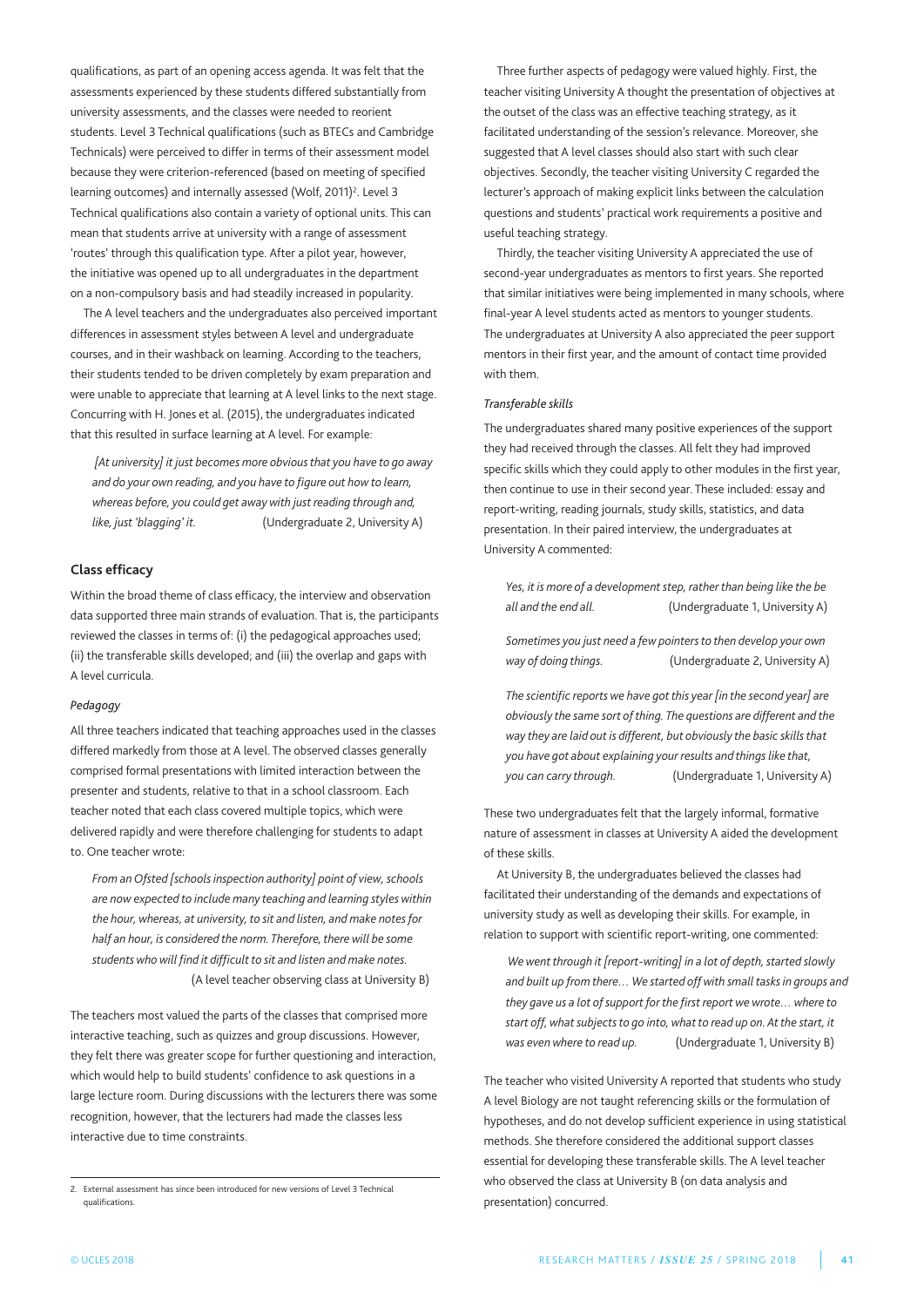#### *Overlap and gapswith A level content*

When evaluating the subject content of additional support classes and the wider Biology curricula, the participants held mixed views on the extent of overlap and gaps between A level and the first year of university. This may have reflected differences in the curricula of different institutions and examination boards. Overlap, where it arose, was not generally viewed as problematic. For example, several students identified considerable overlap in topics such as metabolism and genetics but were not dissatisfied. They explained that in general, the Biology content at university was more advanced and detailed compared to at A level, but the difference was manageable:

*I think at A level there are snippets of each bit,whereaswhen you get up here to university, they explain it in more context and link it all* together. **the intervalle in the Undergraduate 1, University B)** 

Another student thought that although the content taught at A level was appropriate, students were misled into believing they had covered topics comprehensively. She implied it would be better for a level students to be taught that their curriculum was part of a bigger picture:

*Itwasn't just that they [at A level] didn't go into nearly as much detail, which iswhat youwould expect, but because they oversimplified it. You kind of thought thiswasthewhole picture. So,when you come here [to university] and they told you that there isthis, this, this, this, this, it didn't really help knowing the previous knowledge because it had loads of gaps in it and it didn't really make sense as awhole* anymore. **anymore** (Undergraduate 2, University A)

The lecturers felt they had a good understanding of the subject knowledge students were likely to have upon entering university. Areas of perceived gaps in knowledge included physiology, Cell Biology, and Evolution. The lecturers endeavoured to sculpt classes accordingly. For example, the lecturer at University B explained that her additional support course included a combination of several basic concepts in relation to some topics, and sophisticated concepts in relation to other topics:

*For these topics [Plant Biology]… we can't teach detail. We have to teach them basic concepts because they don't have them there, whereas,with the molecular and genetic stuff, it is obviousthat they're coming inwith much better knowledge now. Whatever they are doing in schoolstakestwo or three yearsto feed in.* (lecturer, university B)

Similarly, when comparing the content of her classes with A level content, the lecturer at University A explained:

*I am not sayingwe repeat A level content. We do it in a differentway. We do it related towhat they need to know as an undergraduate in that particular programme.* (Lecturer, University A)

## **Discussion**

This research identifies important similarities across contrasting universities in how they address the transitional gaps between school or college and HE. additional support classes were introduced to target a particular subset of skills related to scientific investigation that university lecturers had prioritised. areas of perceived weakness included the component elements that contribute to an effective research report

including initial data collection (practical skills), analysis, and the conventions of academic writing.

although this article describes findings from only a small sample of universities, the method afforded the opportunity for comparisons to be made across the transitional divide between a level and undergraduate study. The second-year undergraduates interviewed had reflected effectively on their experiences when beginning university, whilst the a level teachers and lecturers were able to discuss areas of overlap with respect to their pedagogical approaches and content coverage. This innovative approach meant that new insights and the triangulation of views were possible.

The research contributed to the evidence base that determined what was required to improve the transition to university for first-year undergraduates. The reform agenda in England and Wales was underpinned by a 'design down' method (Baber, Castro, & Bragg, 2010; Conley, 2010; Smith, 2013), based on the principle that the needs of higher levels of education dictate the format, structure, and content of assignments at the lower level. an important outcome of the research for qualifications reform in scientific subjects was a renewed consideration of how students could obtain a more well-rounded experience of practical Science that more closely resembled university study, whilst simultaneously meeting the assessment obligations underpinning the delivery of large-scale general qualifications (abrahams & Reiss, 2015).

The pre-reform assessment model at A level assessed practical Science through externally set but internally marked controlled assessments. The issues that were identified with practical skills informed the development of a new 'endorsement' assessment model for practical Science in the reformed A level Science qualifications. This reformed approach to practical Science was piloted in late 2014 (Inter-Board Working Group, 2014), before becoming part of the specification for all a level Science qualifications from September 2015. It comprises observations of a student's practical skills conducted by the teacher (called the *practical endorsement*), and a written examination element (Evans & Wade, 2015; Wade & abrahams, 2015). For the practical endorsement, students receive either a pass or a fail grade which is based on Common Practical Assessment Criteria (CPAC) that the teacher applies in their observations of an individual student's practical activities. The practical activities targeted are defined by the specification, for example, OCR's a levels in Science subjects define 12 practical 'groups', with each containing 3 potential practical activities. It is intended that schools choose a minimum of 12 activities that cover the required range of skills and techniques contained in the specification (Evans & Wade, 2015). Students also maintain a record of their activities in a log book. To supplement the practical endorsement, a minimum of 15 per cent of the written examination marks must be related to the 12 practical activities covered as part of the course.

It is argued that this approach to practical Science assessment rewards both procedural skills (e.g., a student's ability in using materials and equipment) and process skills (e.g., conceptual understanding, making predictions and communication) through assessment (abrahams & Reiss, 2015). It was intended that the new approach to practical Science assessment would encourage a broader range of practical activity in schools through the practical endorsement, whilst also assessing aspects of understanding through the written examination component (Evans & Wade, 2015). Others were critical of the practical endorsement approach for potentially devaluing practical Science,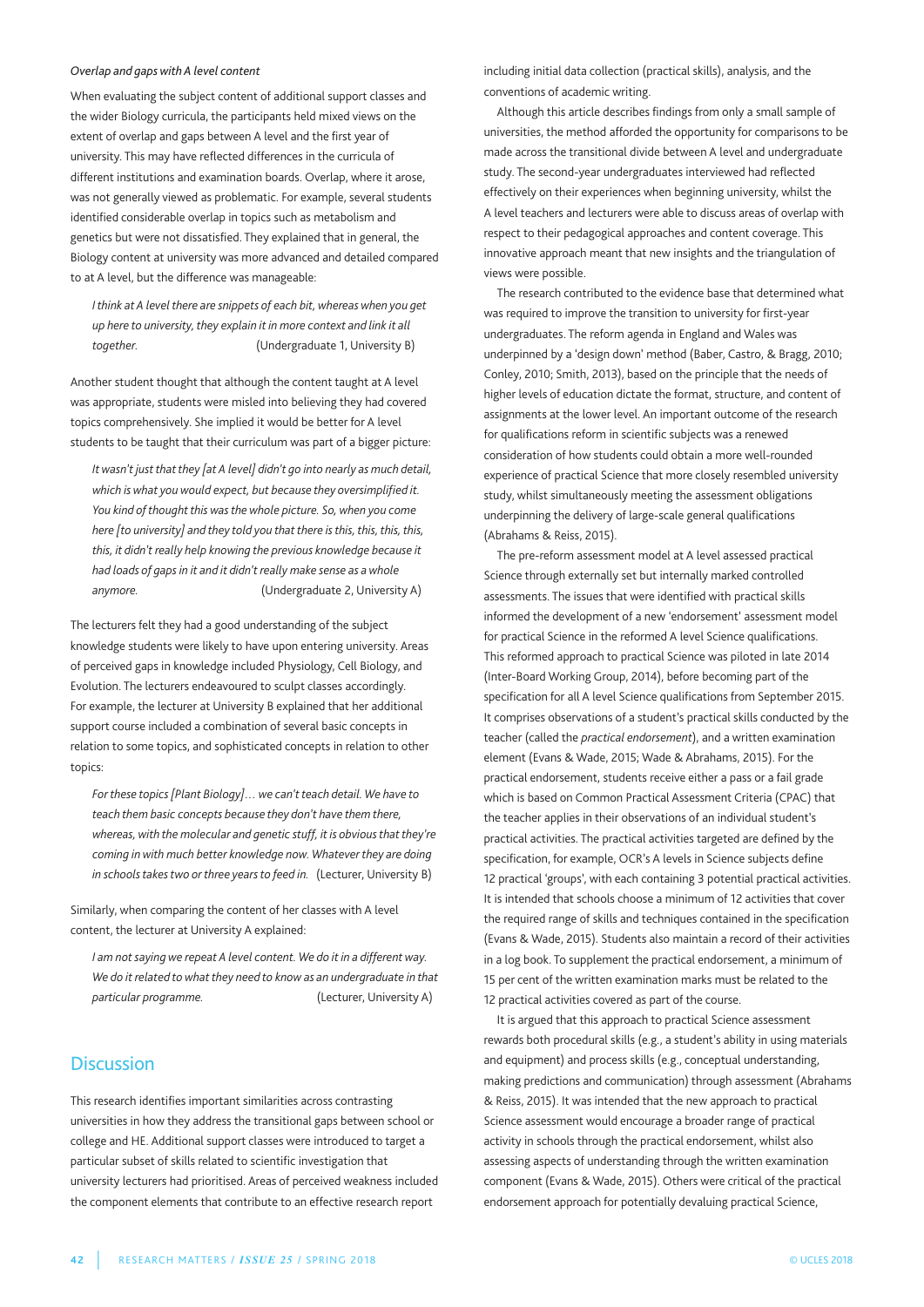because the pass/fail grading does not contribute to the overall grade for the A level (Biology Education Research Group, 2014). An initial evaluation of the practical endorsement assessment model from the perspective of the teachers who delivered the course has been conducted by Cadwallader and Clinkemaillie (2017) at Ofqual. The teachers interviewed in the study stated that the practical endorsement approach had increased the amount of practical work undertaken by students. The teachers explained that the new arrangements required students to take a more 'hands on' approach and there was an element of repetition of practical tasks that improved students' skills with equipment and procedures. This finding suggests that one of the issues we have raised in this article, that first-year undergraduates were not well prepared in using laboratory techniques, is effectively targeted in the reformed a level Biology.

The reformed A levels also have an increased emphasis on mathematical understanding. One of the issues raised in our research was that statistical methods and presentation were only studied in a 'piecemeal' way in the pre-reform A level Biology. In the reformed a level, however, mathematical content is intended to be covered within full practical investigations and embedded throughout the syllabus content. For example, OCR (2015) has mapped mathematical techniques and understanding that will be demonstrated across different sections of the syllabus content for A level Biology. Cadwallader and Clinkemaillie (2017) found that whilst students were covering more mathematical content in the reformed A levels, this introduced difficulties in finding sufficient time to complete scientific investigations. It is not clear how teachers are reconciling this tension in their pedagogical approaches and how this might affect the skills that students acquire before university study in Science subjects.

Cadwallader and Clinkemaillie (2017) also reported that teachers perceived that the reforms will improve the transition to university. The first cohort of students that were taught the reformed qualifications are, at the time of writing, in their first year of undergraduate study. It remains an open question whether the transitional challenges observed in our study have been resolved, and to what extent any observed improvements are due to the reformed qualifications. It is also important to acknowledge, that even if the reforms have achieved closer alignment between the knowledge and skills acquired at A level and those required for first-year undergraduate study, that there are also other transitional challenges that students must negotiate. amongst other things, students have to embed themselves in university culture and adapt to a greater range of assessment methods (Beaumont et al., 2011; F. Wilson, Child & Suto, 2013). In our study, the pedagogical methods in the university classes were noted to be markedly different to how A level teachers would approach teaching similar (but more advanced) content. The students themselves noted that understanding the expectations of university study was an important outcome of the additional support classes. Students' emerging awareness of academic conventions related to report-writing, statistics and practical work can be applied in their first summative assessment attempts (Conley, 2010), which for Biology courses typically take place at the end of the first semester (Child, F. Wilson, & Suto, 2013; F. Wilson et al., 2013). assessment of learning in the additional support modules is typically simultaneous with first assessment attempts in other modules (Child et al., 2013; F. Wilson et al., 2013). This suggests that there is mutual application of knowledge and understanding from additional support classes to the course as a whole. In the subsequent semesters, students

are also able to use the feedback they receive to guide their later assessment attempts (H. Jones, 2013).

Finally, A levels are not just designed for students applying to university. One focus of the practical endorsement approach is improving students' abilities in using technical equipment. This might have implications for students who are intending to move into employment or onto Further Education in vocational areas. The focus of this article was on one specific section of the overall cohort: students who attend university to study a Science-based subject. It is a question for future research to understand the impact of reforms of general qualifications for students moving onto other educational or employment destinations.

# Acknowledgements

We are grateful to Sylvia Green, formerly of the Research Division, and Gill Elliott, Research Division, for their helpful advice on an earlier draft of this article. We would also like to thank Magda Werno, formerly of the Research Division, for her administrative assistance, and Fiona Beedle, assessment Research and Development, for her help with the literature search for this research. Finally, we are especially grateful to the university lecturers, A level teachers, and university students for their engagement with the study.

# References

- abrahams, I., & Reiss, M. J. (2015). The assessment of practical skills. *School Science Review, 96*(357), 40–44.
- Baber, l. D., Castro, E. l., & Bragg, D. D. (2010). *Measuring success: David Conley's college readiness framework and the Illinois College and Career Readiness Act*. Champaign, Il: Office of Community College Research and leadership.
- Beaumont, C., O'Doherty, M., & Shannon, l. (2011). Reconceptualising assessment feedback: a key to improving student learning? *Studies in Higher Education, 36*(6), 671–687.
- Biology Education Research Group. (2014). How important is the assessment of practical work? An opinion piece on the new Biology A-level from BERG. *Journal of Biological Education, 48*(4), 176–178.
- Cadwallader, S., & Clinckemaille, l. (2017). *The impact of qualification reform on A level science practicalwork. Paper 1: Teacher perspectives after one year*. Retrieved 23 January 2018 from https://www.gov.uk/government/uploads/ system/uploads/attachment\_data/file/633574/Research\_report\_on\_A\_level\_ science\_practicals\_27.07.2017.pdf
- Child, S. F. J., Wilson, F., & Suto, I. (2013). *"I've never done one of these before." A comparison of the assessment 'diet' at A level and the first year of university*. paper presented at the 4th assessment in Higher Education conference, Birmingham, UK.
- Conley, D. T. (2010). *College and career ready: Helping all students succeed beyond high school*. San Francisco: Jossey-Bass.
- Evans, S., & Wade, N. (2015). Endorsing the practical endorsement? OCR's approach to practical assessment in science a-levels. *School Science Review, 96*(357), 59–68.
- Inter-board Working group for a level Science practicals. (2014). *Summary of Cross-Board Trialling of the A Level Science Practical Endorsement*. Retrieved 12 March 2018 from: http://www.ocr.org.uk/Images/202103 summary-of-cross-board-trialling-of-the-a-level-science-practicalendorsement.pdf